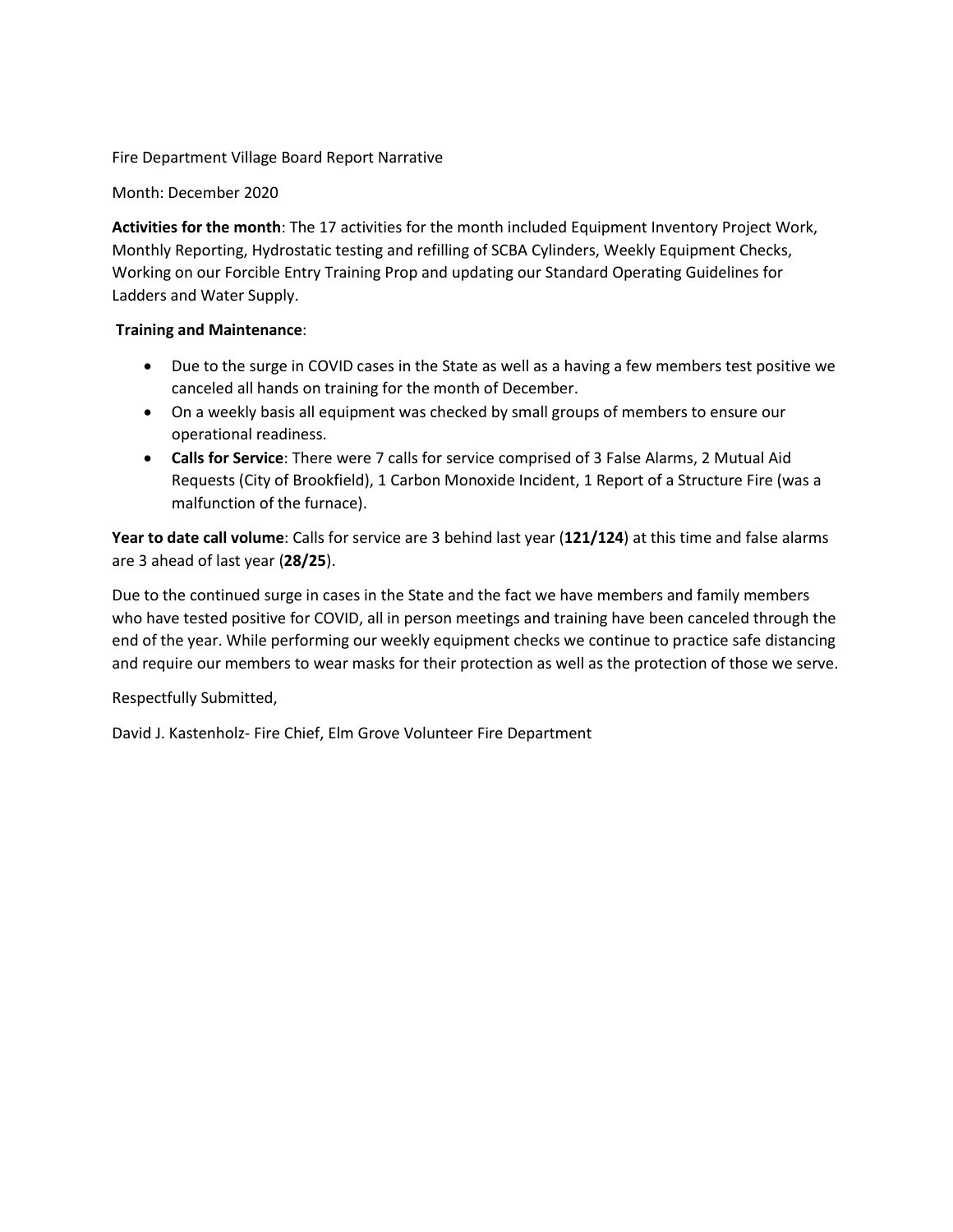| <b>Fire Calls</b> |                 |                 |                 |                 | <b>Avg. Response Time</b> |                 |       |      |      |      |       |       |      |
|-------------------|-----------------|-----------------|-----------------|-----------------|---------------------------|-----------------|-------|------|------|------|-------|-------|------|
| M/Yr              | 2015            | 2016            | 2017            | 2018            | 2019                      | 2020            | M/Yr  | 2015 | 2016 | 2017 | 2018  | 2019  | 2020 |
|                   | 8               | 12              | 16              | 9               | 10 <sup>1</sup>           | 8               |       | 8.92 | 6.37 | 6.35 | 7.88  | 6.19  | 5.58 |
| F                 | 15              | 13              |                 | 6               | 5                         | 5 <sub>l</sub>  | F     | 6.30 | 6.87 | 6.23 | 6.80  | 4.20  | 3.38 |
| Μ                 | $6 \mid$        | 6               |                 | 10 <sup>1</sup> | 11                        | 9               | M     | 7.00 | 6.20 | 5.80 | 6.20  | 3.46  | 3.25 |
| A                 | $6 \mid$        | 7               | 11              | 9               | 6                         | 11              | A     | 6.28 | 9.35 | 6.38 | 10.40 | 10.47 | 8.20 |
| M                 | 13              | 12              | 13              | 13              | $6 \mid$                  | 8               | M     | 7.05 | 6.53 | 6.85 | 6.51  | 4.11  | 5.35 |
|                   | 16              | 14              | 18 <sub>l</sub> | 10I             | 9                         | 11              |       | 5.92 | 6.52 | 6.45 | 4.70  | 6.37  | 3.21 |
|                   | 17 <sub>1</sub> | 22              | 9               | 21              | 17                        | 13 <sub>l</sub> | J     | 5.90 | 9.06 | 6.50 | 6.17  | 5.29  | 6.00 |
| A                 | 15              | 9               | 2               | 11              | 13                        | 12              | A     | 6.17 | 7.37 | 5.67 | 10.27 | 10.44 | 6.18 |
| S                 | 14 <sup>1</sup> | 7               | ⇁               | 12              | 15                        | 12              | S     | 7.38 | 6.34 | 5.00 | 4.57  | 7.27  | 5.08 |
| O                 | 7               | 11              | 8               | 8               | 15                        | 12              | O     | 6.50 | 7.07 | 5.23 | 3.36  | 3.41  | 4.26 |
| N                 | 13              | 14 <sub>1</sub> | 6               |                 | 13                        | 13              | N     | 6.28 | 6.10 | 5.14 | 7.25  | 6.01  | 3.44 |
| D                 | 14              | 10 <sup>1</sup> | 11              | 11              | 10 <sup>1</sup>           | $\overline{7}$  | D     | 6.32 | 8.42 | 7.85 | 6.00  | 9.36  | 7.25 |
| Total             | 144             | 137             | 115             | 127             | 130                       | 121             | Total | 6.55 | 7.18 | 6.12 | 6.68  | 6.38  | 5.10 |

**Average Turnout**

| M/Yr  | 2015 | 2016 | 2017 | 2018 | 2019 | 2020 |
|-------|------|------|------|------|------|------|
| J     | 14.0 | 12.4 | 13.9 | 11.0 | 13.0 | 13.0 |
| F     | 11.9 | 13.4 | 13.4 | 14.5 | 12.0 | 16.0 |
| M     | 13.0 | 13.2 | 13.1 | 13.9 | 12.7 | 11.0 |
| A     | 15.2 | 13.0 | 11.4 | 12.6 | 12.6 | 14.0 |
| Μ     | 13.4 | 12.5 | 11.2 | 14.0 | 13.6 | 15.0 |
| J     | 12.9 | 11.4 | 11.2 | 11.1 | 12.4 | 12.5 |
| J     | 13.2 | 12.9 | 9.1  | 11.1 | 11.3 | 11.0 |
| A     | 13.8 | 13.1 | 10.5 | 12.0 | 9.4  | 11.0 |
| S     | 12.9 | 13.0 | 12.1 | 11.0 | 13.1 | 10.0 |
| O     | 9.9  | 12.8 | 12.4 | 11.4 | 12.0 | 11.0 |
| N     | 13.2 | 12.1 | 11.7 | 10.9 | 12.0 | 9.6  |
| D     | 12.6 | 12.6 | 12.7 | 13.6 | 12.0 | 9.1  |
| Total | 13.0 | 12.7 | 11.9 | 12.3 | 12.2 | 11.9 |

|       | <b>Activity Hours</b> |       |       |                      |        |              |      | <b>Call Hours</b> |               |       |              |        |        |
|-------|-----------------------|-------|-------|----------------------|--------|--------------|------|-------------------|---------------|-------|--------------|--------|--------|
| M/Yr  | 2015                  | 2016  | 2017  | 2018                 | 2019   | 2020         | M/Yr | 2015              | 2016          | 2017  | 2018         | 2019   | 2020   |
| J     | 208.8                 | 248.7 | 272.3 | 189.3                | 135.9  | 287.0        | J    | 112.4             | 91.7          | 187.0 | 92.2         | 205.9  | 116.0  |
| F     | 255.9                 | 205.4 | 223.6 | 171.2                | 287.3  | 214.5        | F    | 95.3              | 81.6          | 45.3  | 48.9         | 41.9   | 34.2   |
| М     | 375.6                 | 261.5 | 187.2 | 204.2                | 340.0  | 131.6        | м    | 62.0              | 61.4          | 34.9  | 64.0         | 94.8   | 55.1   |
| A     | 243.2                 | 195.5 | 199.4 | 344.3                | 266.5  | 77.9         | A    | 36.5              | 100.1         | 142.8 | 127.4        | 45.9   | 163.3  |
| М     | 340.7                 | 344.2 | 342.9 | 245.8                | 275.8  | 89.0         | М    | 136.7             | 126.2         | 89.5  | 115.9        | 46.9   | 174.1  |
| J     | 411.2                 | 156.0 | 183.4 | 168.8                | 176.4  | 135.9        | J    | 110.0             | 100.7         | 150.1 | 57.4         | 107.4  | 101.4  |
| J     | 302.9                 | 238.6 | 171.2 | 207.7                | 284.4  | 240.8        | J    | 186.8             | 201.3         | 67.5  | 231.3        | 231.5  | 95.2   |
| A     | 195.6                 | 467.8 | 315.3 | 168.4                | 442.3  | 146.9        | A    | 142.6             | 77.1          | 16.7  | 56.7         | 103.2  | 86.2   |
| S     | 253.2                 | 154.1 | 179.4 | 169.2                | 248.8  | 207.0        | S    | 136.9             | 36.8          | 24.8I | 87.9         | 170.6I | 91.7   |
| O     | 220.7                 | 267.2 | 282.8 | 525.0                | 233.5  | 188.8        | O    | 36.0              | 122.0         | 42.0  | 119.8        | 96.8   | 88.3   |
| N     | 236.7                 | 449.3 | 181.4 | 256.8                | 280.0  | 76.6         | N    | 103.1             | 90.7          | 55.1  | 35.4         | 123.4  | 75.0   |
| D     | 355.3                 | 210.8 | 179.1 | 135.9                | 94.1   | 85.9         | D    | 99.0              | 138.5         | 90.7  | 205.9        | 117.8  | 56.3   |
| Total | 3399.7                |       |       | 3199.2 2717.8 2786.6 | 3064.8 | 1881.6 Total |      |                   | 1257.2 1228.0 |       | 946.3 1242.6 | 1386.0 | 1136.7 |
|       |                       |       |       |                      |        |              |      |                   |               |       |              |        |        |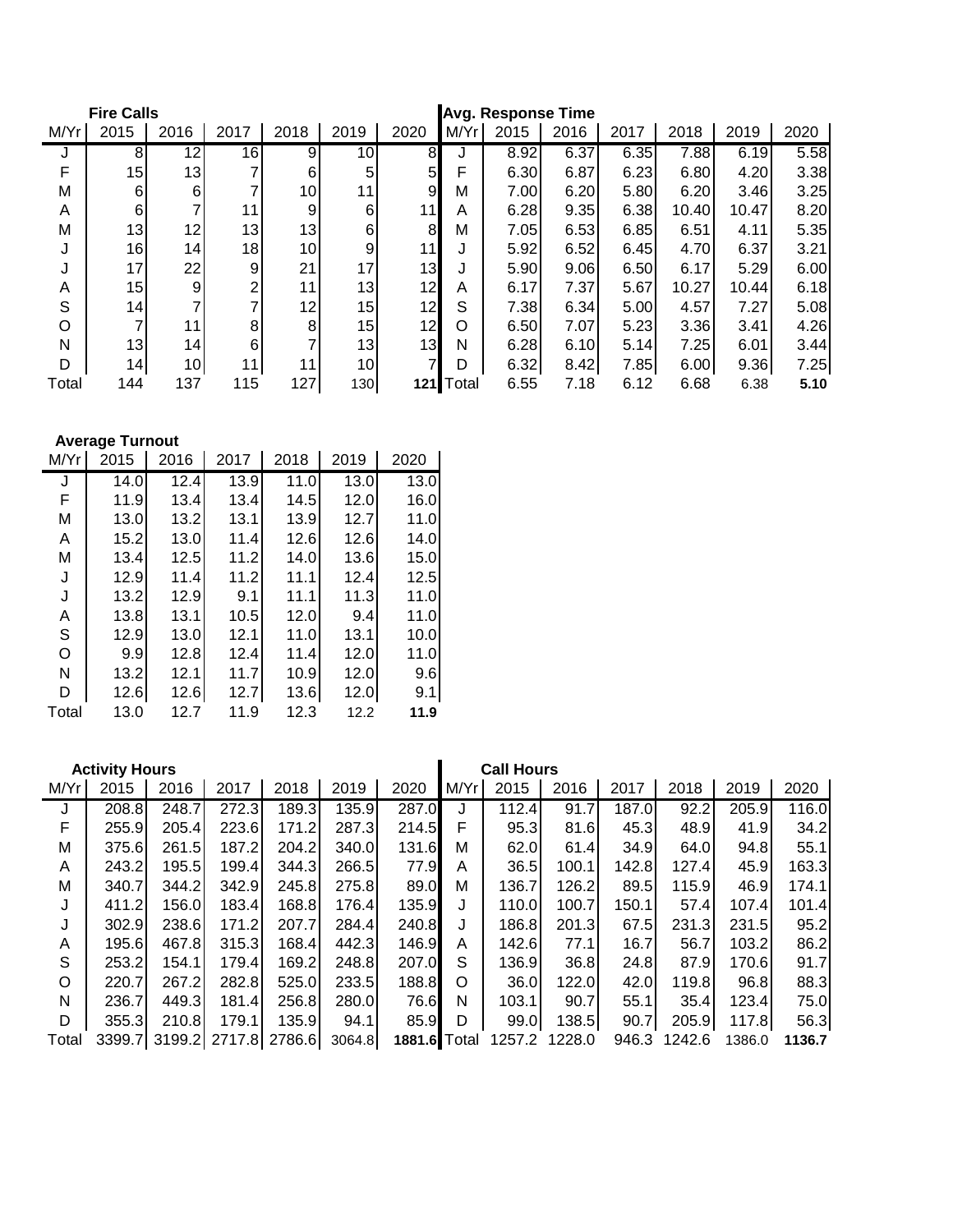